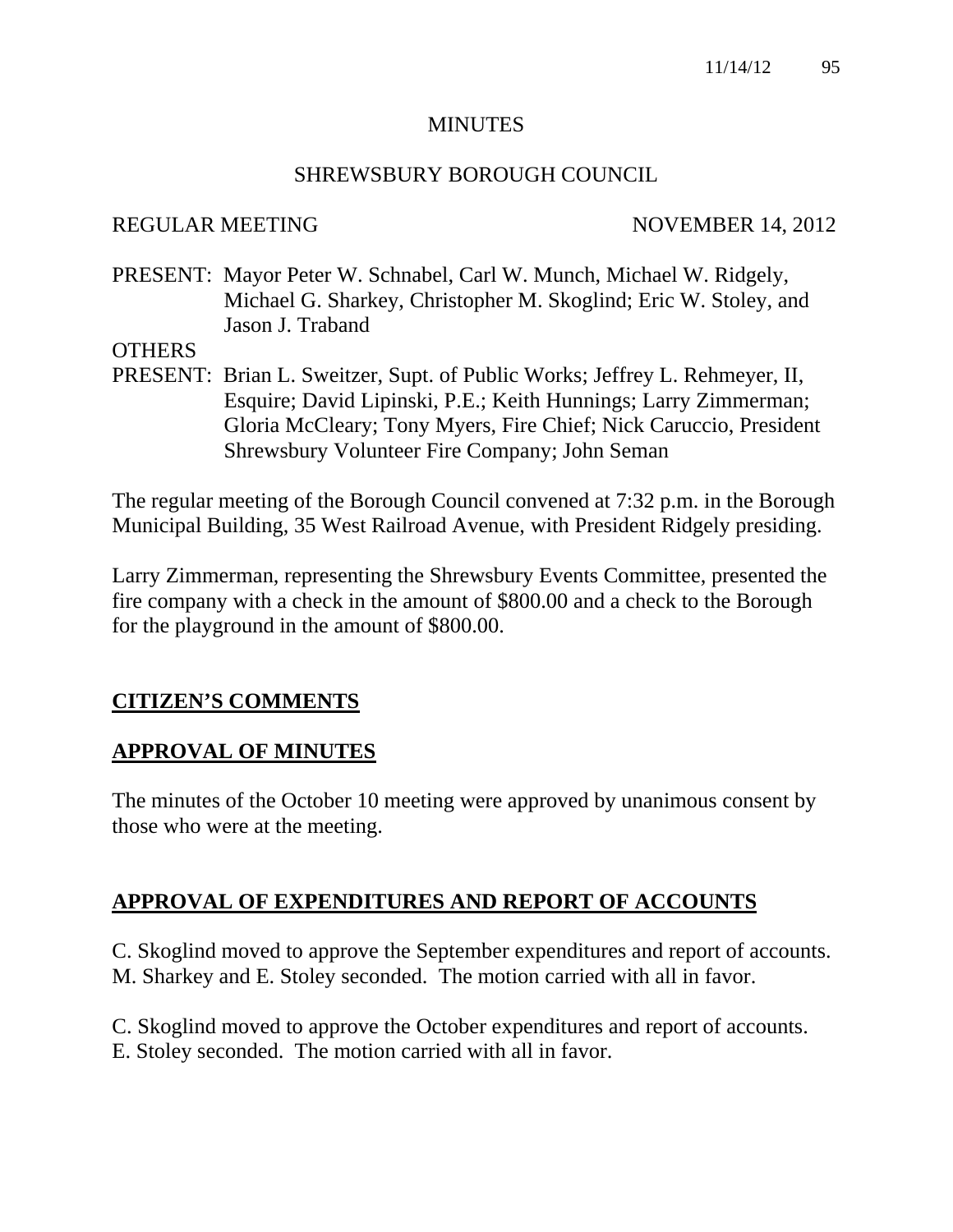# **BILL LIST**

The bill list for October was presented: General account: check numbers 11357 thru 11406; Water account: check numbers 4840 thru 4859; Sewer account: check numbers 4542 thru 4551; Highway Aid: none.

- C. Skoglind moved to approve the October bill listing.
- J. Traband seconded. The motion carried with all in favor.

# **PAYROLL REGISTER**

C. Skoglind moved to approve the October 1, 15, and 29 payroll registers. M. Sharkey seconded. The motion carried with all in favor.

# **SUBDIVISION AND LAND DEVELOPMENT BUSINESS**

# Apple Tree Court Grading Plan – Infill Test Results

The test results from fill dirt from the Messina Highlands tract came back with limits as non-detectable with a few "hits" from normal laboratory contamination from the solvents used. There were 12 samples taken and Brian Sweitzer was satisfied with the testing process. Eng. Lipinski got the test results today and has not had a chance to review them but will correspond with Ms. McCleary as to whether she can have the fill spread, seeded and covered.

# **Southern Regional Police Department** – Mayor Schnabel

Mayor Schnabel stated the Borough is still leading in calls for service and it looks like that will continue. There could be a merger with Stewartstown Borough and the Commission is working on a budget to show those costs. If there is no financial benefit to the three member municipalities, the merger may not take place.

# Unsafe Private Intersection

M. Ridgely mentioned there is an unsafe intersection near the YMCA and the road into the commercial park in the Township. Another stop sign should be installed as oncoming motorists pull out in front of vehicles that don't have the stop sign. A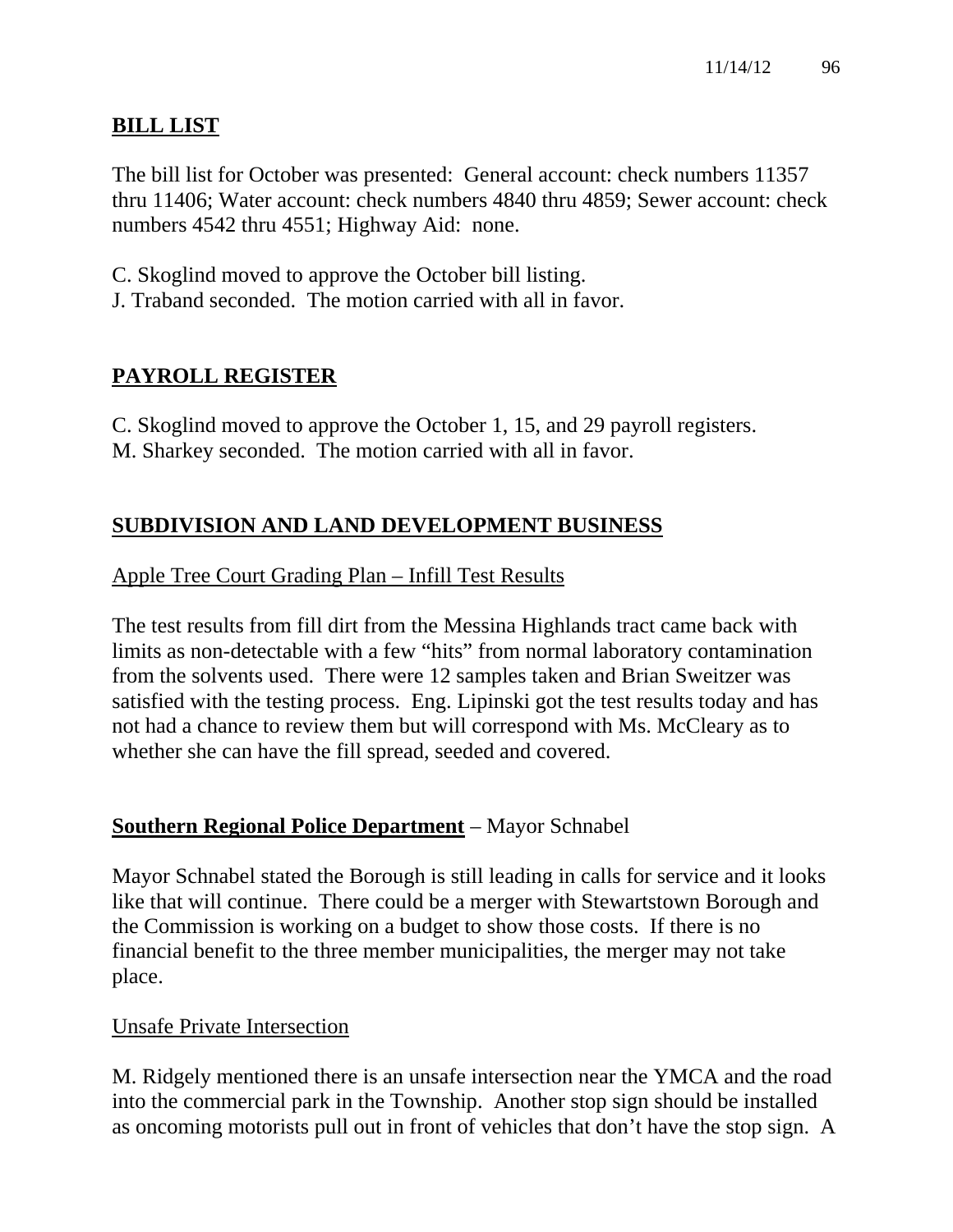letter will be sent to the owner of the commercial area asking them to place a stop sign at this intersection to hopefully alleviate a potential liability and safety issue.

# **Codes Enforcement** – Keith Hunnings

Keith reported that eight permits were issued in October.

# 430 South Main Street

Pete Shilling of Commonwealth Code Inspections visited the site with Mr. Seman and Keith. Since the building predates 1927, the building does not have to be brought up to Code. A sketch along with proposed uses should be provided.

# Proposed Gun Shop at 215 North Main Street

Keith had a request that someone wanted to open an office in Pennsylvania in order to attend gun shows and to meet ATF requirements. No guns would have been sold, it was just to meet with clients. The building is a non-conforming use and currently has some zoning hearing board approvals. This use would have been considered office space and not retail sales. The applicant is considering another location in town where it is a use by right.

# Saubel's Shurfine, 65 East Forrest Avenue

Saubel's would like to add a florist, a pharmacy, and renovate the entrance with no changes to the footprint of the building. A copy of the building plans will be kept on file.

# 39 Old Farm Lane

For informational purposes, Keith reported an acupressurist has applied to occupy space at 39 Old Farm Lane so there will be three offices at this location.

# **Water & Sewer** – Eric W. Stoley

# 430 South Main Street

Buck did not submit the settlement proposal on the outstanding invoice for water connection at this property. This will be discussed next month when Buck is present.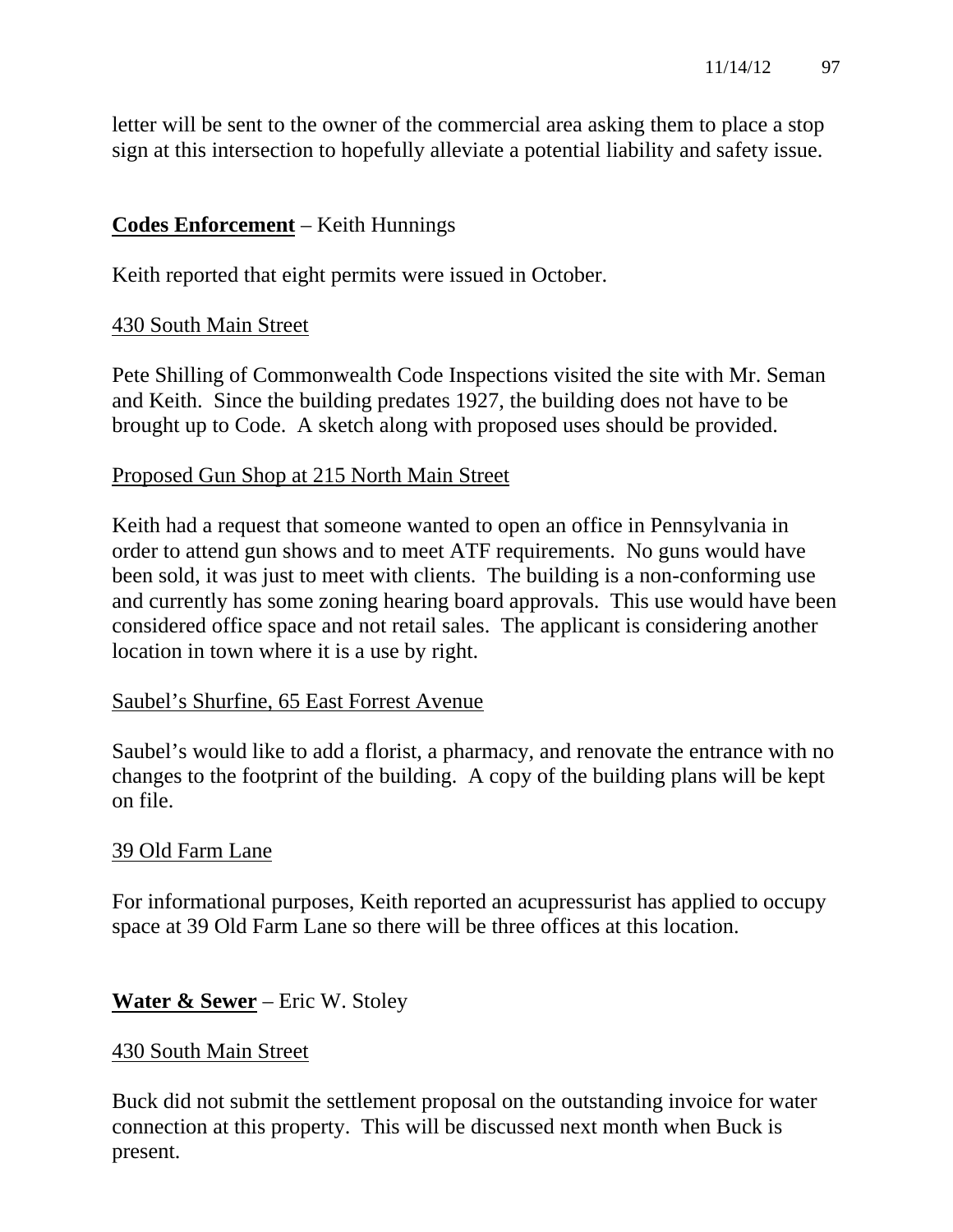# Blouse Well Testing

The president of the Valley View Grove Home Owners Association will not respond to the packet dropped off at his home nor to e-mails that Brian has sent regarding signing the right-of-way agreement. The pipe will go across the detention pond parcel to the outfall of the detention pond. Sol. Rehmeyer will send the HOA president a letter that if we don't hear from him by a certain date, we will assume it is okay to proceed to place the pipe on the ground at the detention pond property. The owner of 15 Kratz Road has retained an attorney regarding her concerns for the creek, changing the language in the right-of-way agreement, and also asking for reimbursement of her attorney's expenses. There is a sewer rightof-way that crosses her property near the creek. Buck had made contact with this property owner and we will wait to hear what he has to report next month.

# Windy Hill Bridge Sewer Relocation

The pipe has been corrected and meets with the Borough's approval. We can now ask for reimbursement from PennDOT for engineering costs, infrastructure, and the Public Works Department's time.

# Smith Brothers Gasoline Spill

United Environmental installed pressure transducers at MW-1, MW-2, MW-4, and MW-7 and the Borough's monitoring well on Brook Meadow Circle. They will monitor water level in conjunction with the Meadow Well pumping hours. The goal is to evaluate the spill area with regards to the Meadow Well pumping and to find out if there is an influence.

# Arcview Data

Information regarding the data compiled by Arro Consulting in 2005 was requested for the mapping update project spearheaded by Ted Nadobny.

# Water and Sewer Pipe Replacement

B. Sweitzer submitted a preliminary project list for future water and sewer line replacement projects. The preliminary water cost is \$4,482,814.00 for the cost of the mains and \$1,845,000.00 for the services. The estimate for sewer replacement projects is \$1,154,886.10 and is mostly under the Municipal Authority's jurisdiction.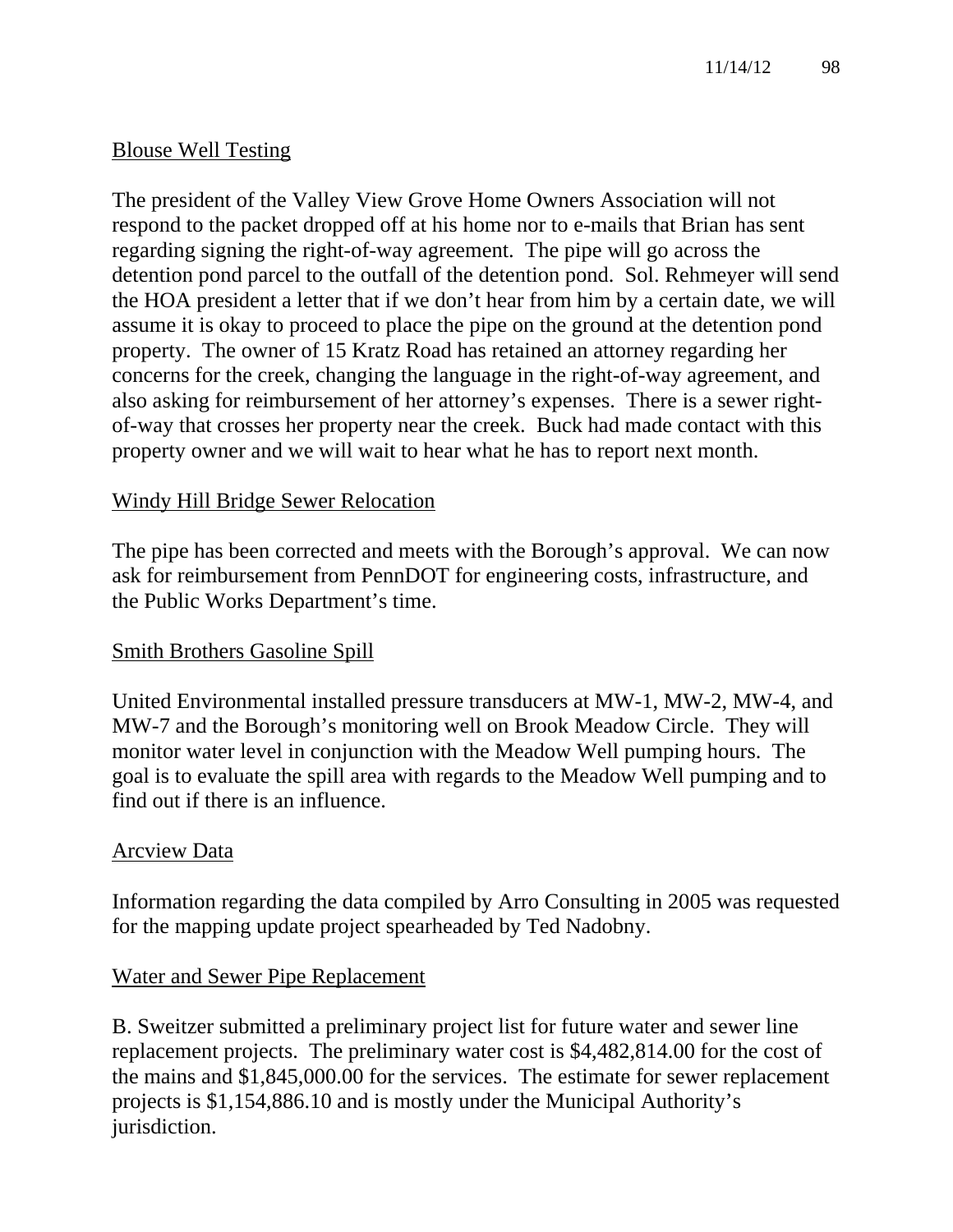# Covington Drive Sewer Replacement

The sewer main lining will occur after Thanksgiving with the sewer lateral lining being done in early 2013. The residents have been notified about what will be occurring. The Public Works Department will excavate the sewer lateral pipe and install a cleanout for access during the lining project and future maintenance.

### Russett Farms Pipe Problem

The pipe connecting the two Russett Farms developments under Windy Hill Road does not meet our approval. B. Sweitzer contacted the developer about the problem and has met with Kinsley Construction to set a replacement schedule. The pipe does not flow properly and backs up into the manhole channel. The Municipal Authority will discuss this at the November 28 meeting.

#### New Manhole Specification

The current specifications show all concrete. B. Sweitzer would like the drop manhole specification to be adopted for future use. Sol. Rehmeyer will prepare a short document for adoption next month.

# **Public Roads & Lighting** – Eric W. Stoley

# Crack Sealing

Crack sealing is complete.

#### 427 North Main Street

A letter was sent asking for a correction to the washing of gravel from the lower driveway at this property. The property owner did contact B. Sweitzer. He is concerned the drainage problem has increased since the York Water Company extended its water main to the east side of I-83.

#### Drainage Problems

It appears that 15 Shetland Drive and 18 Devonshire Drive did not experience any drainage problems with the recent hurricane on October 30. A curb was installed on the Borough access driveway near Shetland Drive with leftover blacktop from the water and sewer patches.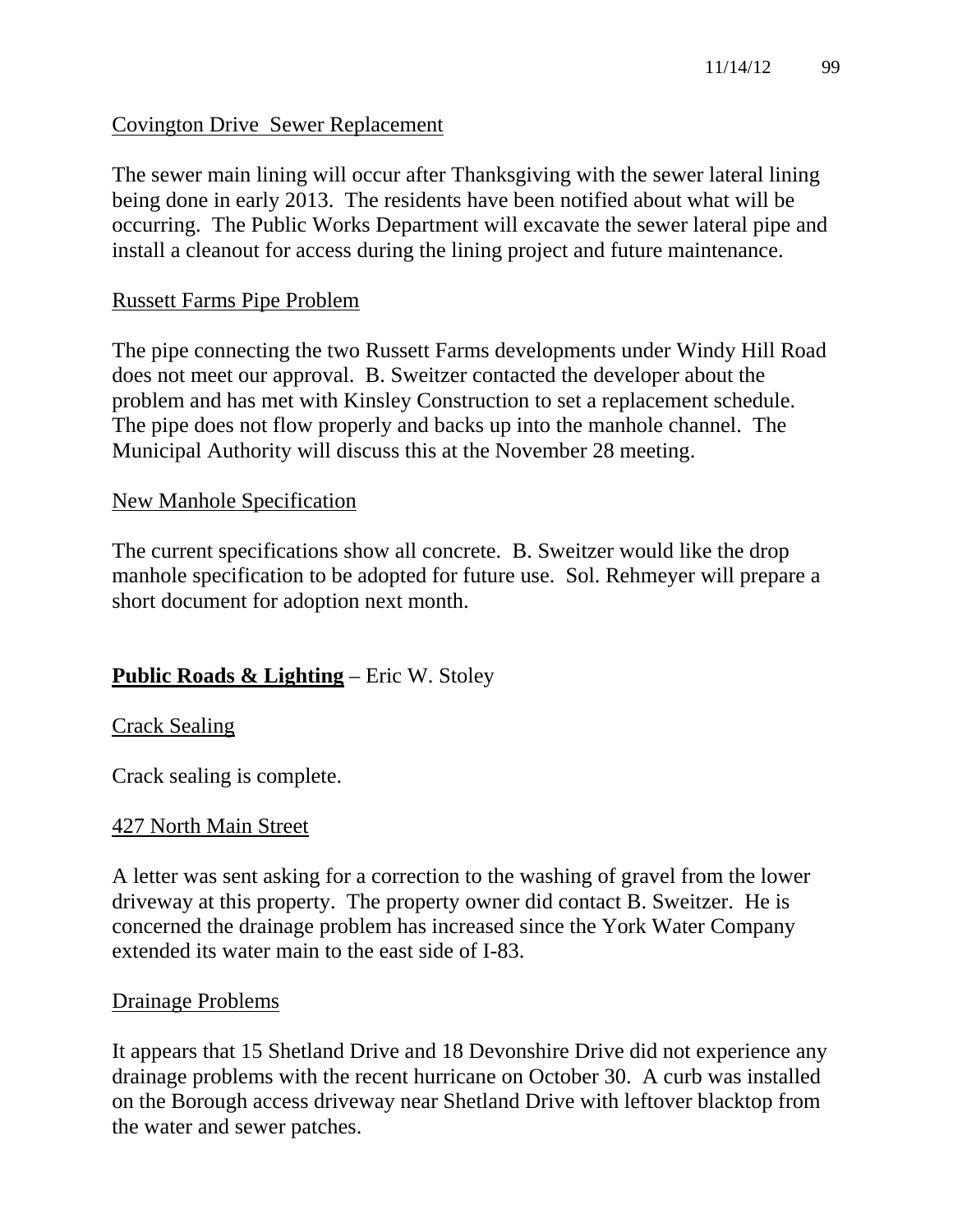# Gas Main and Service Replacement on South Main Street

There are numerous road cuts on South Main Street and it was questioned whether the gas company will be required to repave this section of Main Street when they are finished. B. Sweitzer stated he would contact the gas company to find out.

### **Public Lands, Buildings and Finance** – Christopher M. Skoglind

#### 2013 Budget

The budget is ready to be adopted tentatively at the December 12 meeting.

#### Lighting Audit

Stouch Lighting has offered to perform and energy audit to determine if a lighting retrofit could provide a desired payback. The audit is at no cost.

Since no funds were budgeted next year for lighting replacement, B. Sweitzer was asked to inform the salesman of that fact and leave it up to him if he still wants to perform the audit.

#### **ENGINEER'S REPORT**

#### Heathcote Glen II

No bond has been obtained and the outstanding fees have not been paid. Eng. Lipinski will ask for a timetable from the developer.

#### 95 East Forrest Avenue Traffic Study

Eng. Lipinski asked what intersections Council would like to see studied as far as a proposal to develop the tract at 95 East Forrest Avenue.

Council would like to see all intersections studied at peak hours from the intersection with Main Street to the I-83 intersection.

#### Rabbit Transit Parking Area

It is believed the Park and Ride that was located east of I-83 has been relocated to the Assembly of God parking lot.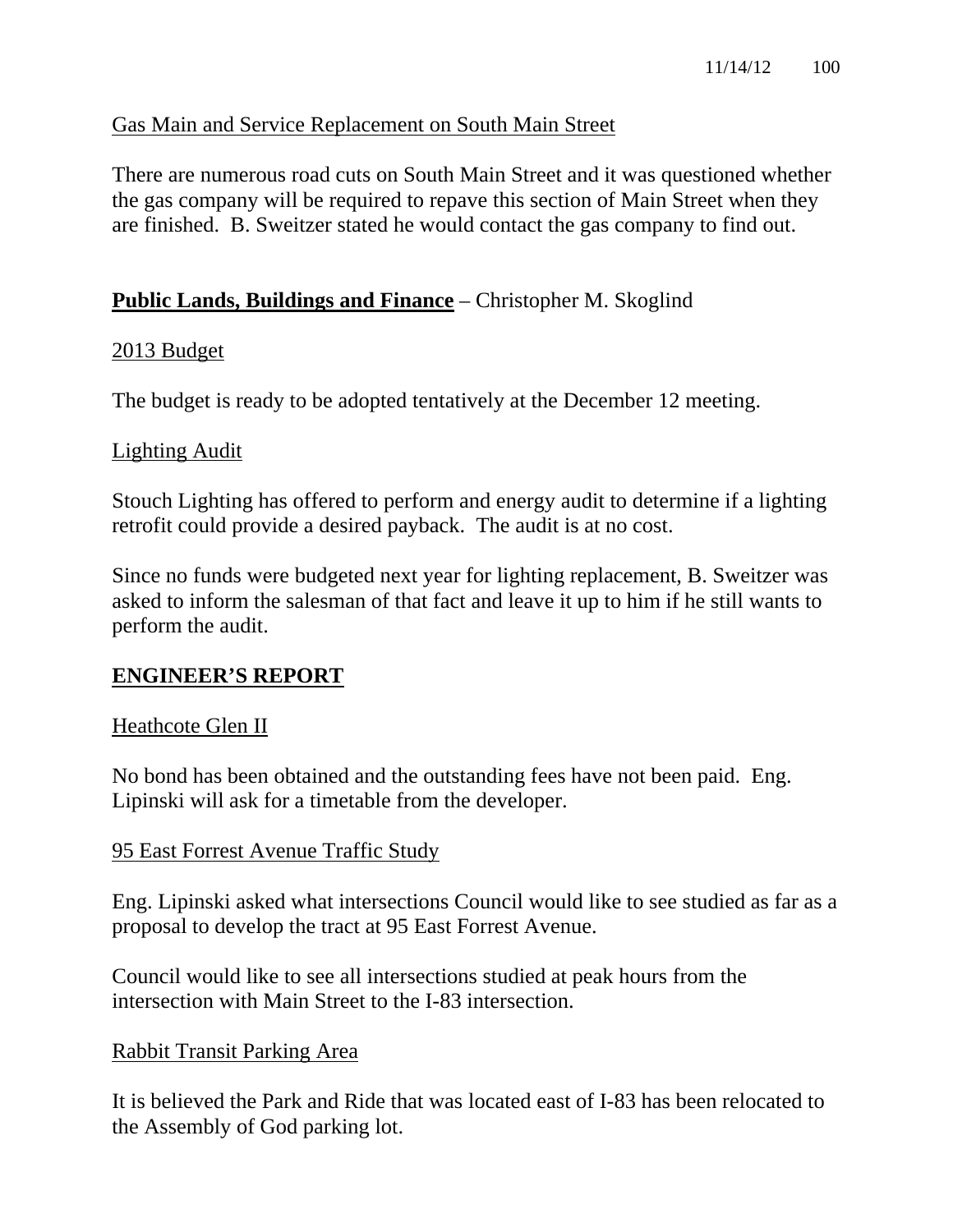# **SOLICITOR'S REPORT**

# **EXECUTIVE SESSION**

An executive session was called at 8:45 p.m. to discuss current litigation issues. The meeting was reconvened at 9:11 p.m.

# Stormwater Management Ordinance Requirement

Sol. Rehmeyer has sought clarification of several provisions of the proposed ordinance. Upon receipt of those comments, the ordinance should be ready for Council to review.

# York County UCC Board of Appeals and Recent Commonwealth Court Decision

The Bill that was introduced in the House to allow municipalities to join together to establish a joint board of appeals for the administration and enforcement of the PA Construction Code was signed by the Governor on October 24 as Act 174.

# Comcast Cable Franchise Renewal Process

M. Sharkey was asked to report on the progress of the cable franchise contract renewal. Mike stated he received a red line draft agreement that the Cohen law firm sent to him. A negotiation session is scheduled for November 27. We hope to gain connectivity at all Borough facilities including the pump houses, customer service commitments, and franchise fees based on gross revenues.

# **Public Safety, Welfare and Personnel** – Michael G. Sharkey

# Fire Department Funding

The discussion held on Monday during the budget meeting was a good discussion with President Caruccio. Additional funding will be covered next year from the Borough's General fund reserves, and it will be likely that a special fire or emergency services tax will need to be enacted in the future.

# Declaration of Disaster Emergency

A declaration of disaster was signed during Hurricane Sandy due to the possible damages that could have been incurred during the hurricane October 29 and 30.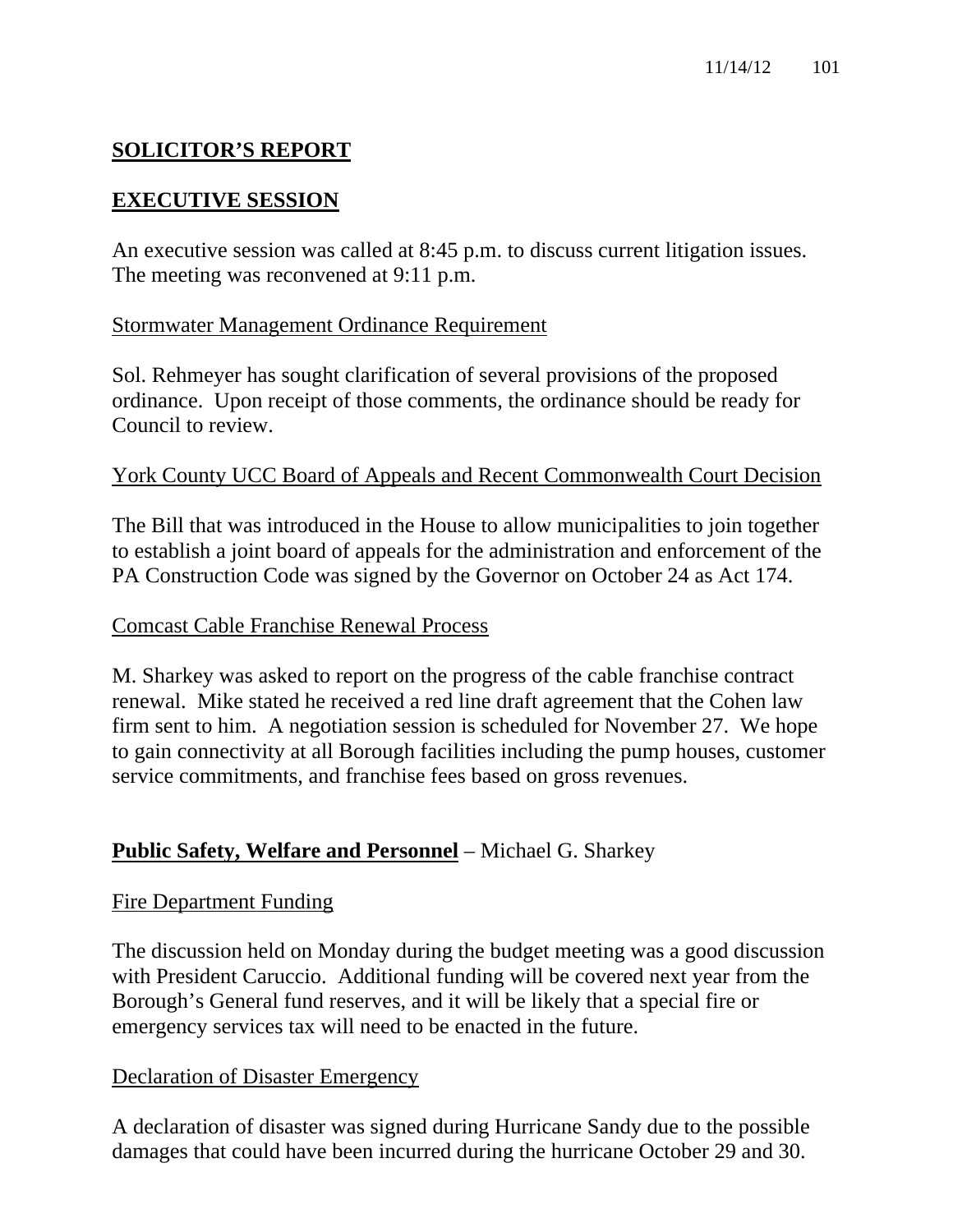York County Quick Response Team

A letter was received asking for a contribution. Tony Myers responded that a Southern Regional Police Officer has been trained and will be part of this team so there will be no need for a financial contribution.

# **Secretary's Report** – Cindy L. Bosley

Reminder was given about the appreciation dinner this Friday evening. The tree lighting ceremony is Sunday, December 2 at 6:00 p.m.

# **York Adams Tax Bureau** – Michael G. Sharkey

The draft minutes were distributed to Council in their mailboxes. The amount of \$537,000.00 will be distributed back to the municipalities. The Gettysburg office plans to open on December 30.

# **Subdivision, Land Development & Zoning** – Eric W. Stoley

Staff review met to discuss the Members  $1<sup>st</sup>$  Credit union proposed for a pad site at the Shrewsbury Square Shopping Center. The staff also reviewed a proposal for an eight unit apartment complex at 21 South Hill Street. Special exceptions and variances will be required for both locations.

# **Planning Commission/Regional Planning Commission** – Eric W. Stoley

# **UNFINISHED BUSINESS**

#### **NEW BUSINESS**

The issue control sheet was reviewed and updated.

# 2013 S.P.C.A. Contract

E. Stoley moved to approve the 2013 contract with the S.P.C.A. C. Skoglind seconded. The motion carried with all in favor.